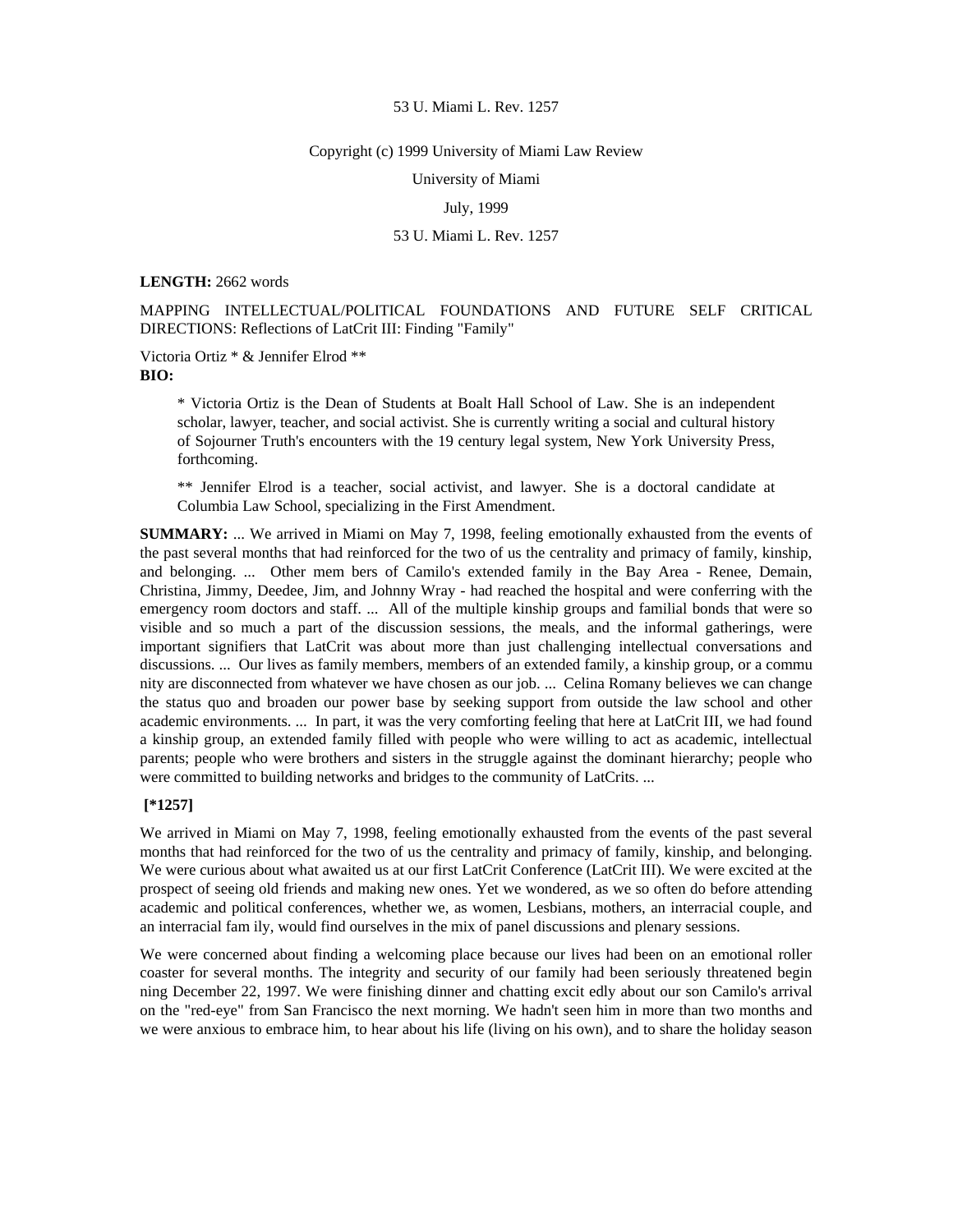with him. And we looked forward to showing Camilo the piece we were writing: a story about the two of us, and him - the three of us - our Queer family. n1

The phone rang. It was Camilo's downstairs neighbor, Renee. Camilo had been beaten about the head and torso by two assailants, the extent of his injuries was unknown but he was - miraculously - still conscious. She had called the police, Camilo had been placed on a stretcher by the emergency medical technicians.

We later learned that Camilo had been attacked by two young men who pushed their way into his apartment as he was preparing to leave **[\*1258]** for the airport. The two assailants hit him with the lead pipes they were carrying. Somehow, Camilo escaped from the apartment, stumbling and tumbling down the exterior staircase while his attackers chased him and continued to strike him with their lead weapons. Luckily, the commo tion of Camilo's struggle and his shouts for help alerted Renee and her son, Demian. Their appearance at their front door scared off the two assailants. After calling the police and alerting us, Renee and Demian followed Camilo's ambulance to the hospital.

There were many anxious hours for the two of us as we waited to hear from the hospital about the extent of Camilo's injuries. The first reports were frightening: a possible concussion, serious head lacerations, and unknown internal injuries to his chest. We waited anxiously. Time seemed to move at a snail's pace. Then the phone rang. Other mem bers of Camilo's extended family in the Bay Area - Renee, Demain, Christina, Jimmy, Deedee, Jim, and Johnny Wray - had reached the hospital and were conferring with the emergency room doctors and staff. Camilo was awake but was experiencing intense pain and discomfort. He had been examined, x-rayed, sutured, and bandaged. We received other phone calls from friends in the Bay Area who had heard the horri fying news and wanted to know what they could do for Camilo and for us.

We arrived in San Francisco within fifteen hours of learning of the attempt on Camilo's life. Incredibly, he had survived the attack with only internal bruising, external contusions, and several serious lacera tions to his head. His hands and arms were bruised and swollen from defending his face and body. His fingers were so battered that he was unable to bend them. We were so relieved that Camilo was alive, that his physical injuries would heal over time. However, the psychic trauma - for the three of us and our family - would take longer to heal.

Although Camilo identified one of his two assailants in a police photo array within ten days of the attempted murder, the police have made no arrest to date. The detective in charge of the case told Camilo that the assailant he had recognized was a known member of a gang operating in the East Bay area.

When we returned home from California, we began again to edit and revise our story about our Queer family, which is a product of our three lives and of our presentation at the Critical Race Theory Confer ence at Yale in the Fall of 1997. Completing this project became an important part of our healing process because it reinforced for us the importance of family as a unit of resistance, a kinship group that can stand together and weather adversity - both physically and psychically. **[\*1259]** Additionally, our story was a doorway through which we entered into LatCrit.

Francisco ("Frank") Valdes has been an integral part of our entry into LatCrit. Through Frank's own writings n2 and his work with us on our essay, we found an ally, in both intellectual and emotional terms. From the earliest stages of our drafting, Frank provided thoughtful and rigorous suggestions on how we might improve and clarify our analysis. We also discussed the LatCrit III conference with Frank. He described to us the work that he and Elizabeth ("Lisa") Igelsias had done to organ ize and facilitate the conference and its themes. Although we had already read a number of the articles from the two previous conferences, we now reread them. n3 The more we read and the more we talked with Frank, the more committed we became to attending LatCrit III.

When we arrived in Miami, we were seeking an intellectual and political home - a kinship with others who shared our viewpoints. What we discovered over the course of our three days there was much more than an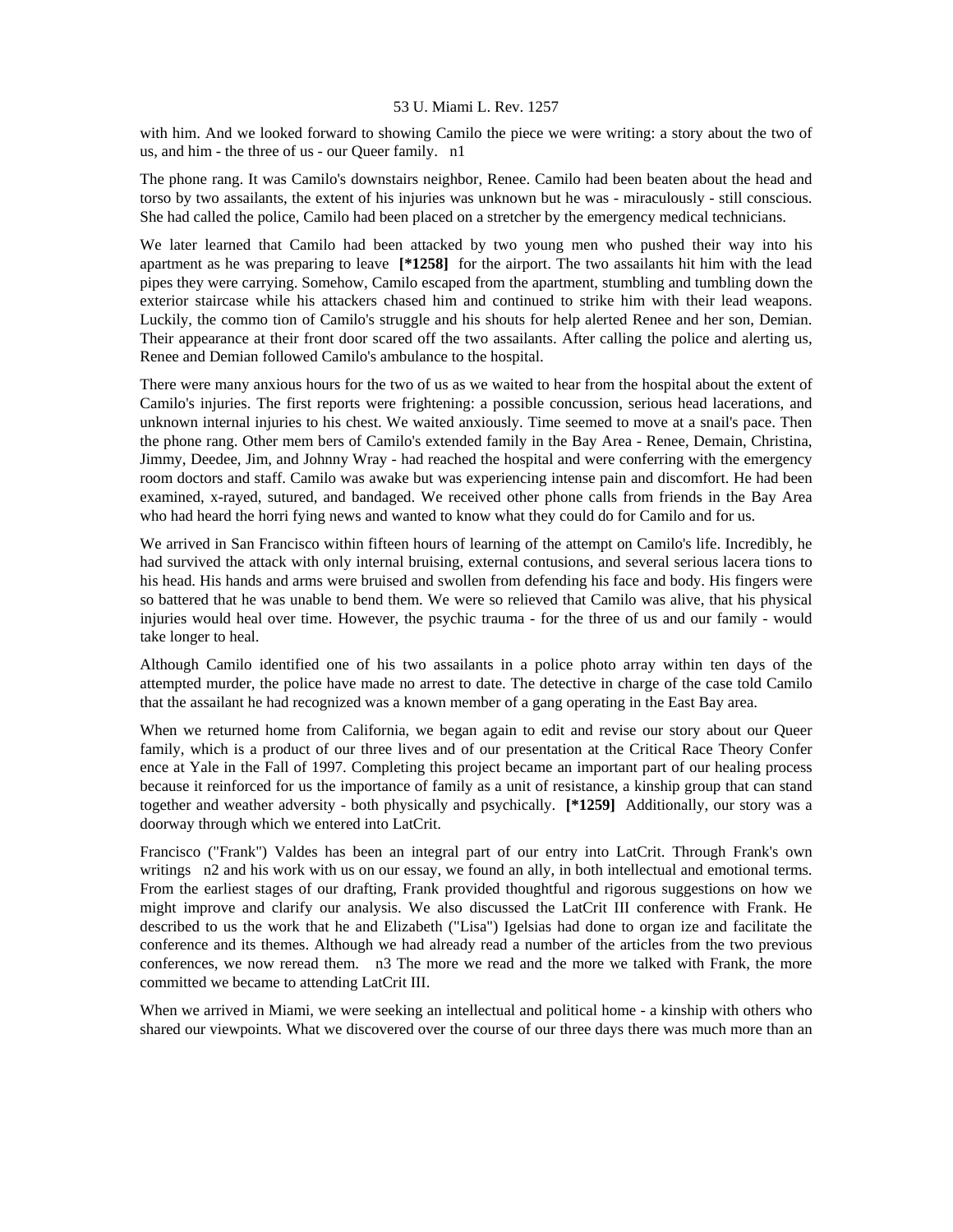intellectual niche: we found an emotional haven and we developed an extended kinship by reacquainting ourselves with old friends and meeting new ones.

Our experience in many of our previous academic and political activities had taught us that we were welcome as individuals (but not usually as a Lesbian couple), that we were welcome as women (but usu ally gender was not a key or relevant factor), that we sometimes were welcome as mothers (but usually not as Lesbian Mothers), that families were sometimes discussed (but usually not Queer families), that as a woman of color and as a woman of white n4 we might be welcome as two individual women (but usually not as an interracial couple), and that we might be welcome as a woman of color raising a son of color (but usu ally not as a woman of color and woman of white raising a son of color together). As a result, we frequently experienced the fragmentation and compartmentalization of our multiple identities.

 **[\*1260]** We were delighted that LatCrit III was so welcoming to us in all the ways which we find important and valuable - as women, as Lesbi ans, as mothers, as a couple, as activists, as scholars, and as lawyers. From the moment we entered the conference, we had the sense that we were a part of a large, inviting group composed of many different races, religions, ethnicities, ages, political views, and backgrounds - a group committed to creating a safe space in which to explore a multitude of important and sensitive issues - a safe haven in which to discuss, to disagree, to learn, to grow and to stretch, intellectually, politically, and socially.

For us, LatCrit III was filled with significant moments. There were instances infused with humor, pathos, tension, recollections, reflections, intellectual curiosity, information, and resolution. Participants raised issues that resonated in our individual and our shared professional exper iences and personal lives. For example, in the opening session entitled Critical Recollections: Reclaiming Latina/o Experiences with the Legal Academy of the United States, participants recounted their experiences of isolation as Latinas/os in the law school setting as teachers, adminis trators, and students. n5 They spoke of the difficulty of being isolated, of feeling disempowered, of not fitting in, of having fragmented identities, and of being the outsider, the other. At the same time, other participants shared the view that we must reach beyond the walls of the law school, to build coalitions and networks which change the status quo, and revise the agenda so that it fulfills our needs rather than those of the dominant group.

Another significant component of LatCrit III was the children. A number of parents brought their children to the conference. The children, their laughter, their voices, their chattering, their games, were always present in the room or in the background. As they often do, the kids quickly bonded with one another, forming - perhaps - a future gener ation of LatCrits. Without regard to age, color, ethnicity, or gender, the children formed a series of groups, small and large. There were pre-teen and teen-aged children playing with one another. There were small babies in the arms of their parents, who cooed and nestled them while participating in various formal and informal discussions. There were grandparents, friends, and acquaintances who took on the temporary tasks of coddling, feeding, and changing these small babies. There were husbands, wives, lovers, life partners, and close friends.

 **[\*1261]** All of the multiple kinship groups and familial bonds that were so visible and so much a part of the discussion sessions, the meals, and the informal gatherings, were important signifiers that LatCrit was about more than just challenging intellectual conversations and discussions. For us, LatCrit was also about the kinship between and among its par ticipants and attendees. And with kinship comes the deepening of friendships, the richer possibilities of cross-cultural, cross-identity, cross-ethnicity, cross-religious, and cross-political collaboration, and the greater the likelihood of clearer understandings between and among peo ples. Uniting diverse peoples and forging a community of intellectuals, teachers, organizers, and activists who can resist, challenge, and subvert the dominant group and/or its institutions, is both the purpose and goal of LatCrit.

There were many moments at LatCrit that reinforced once more for us that the personal and the professional are so interlocked that it is difficult to distinguish the borders between the two. What so often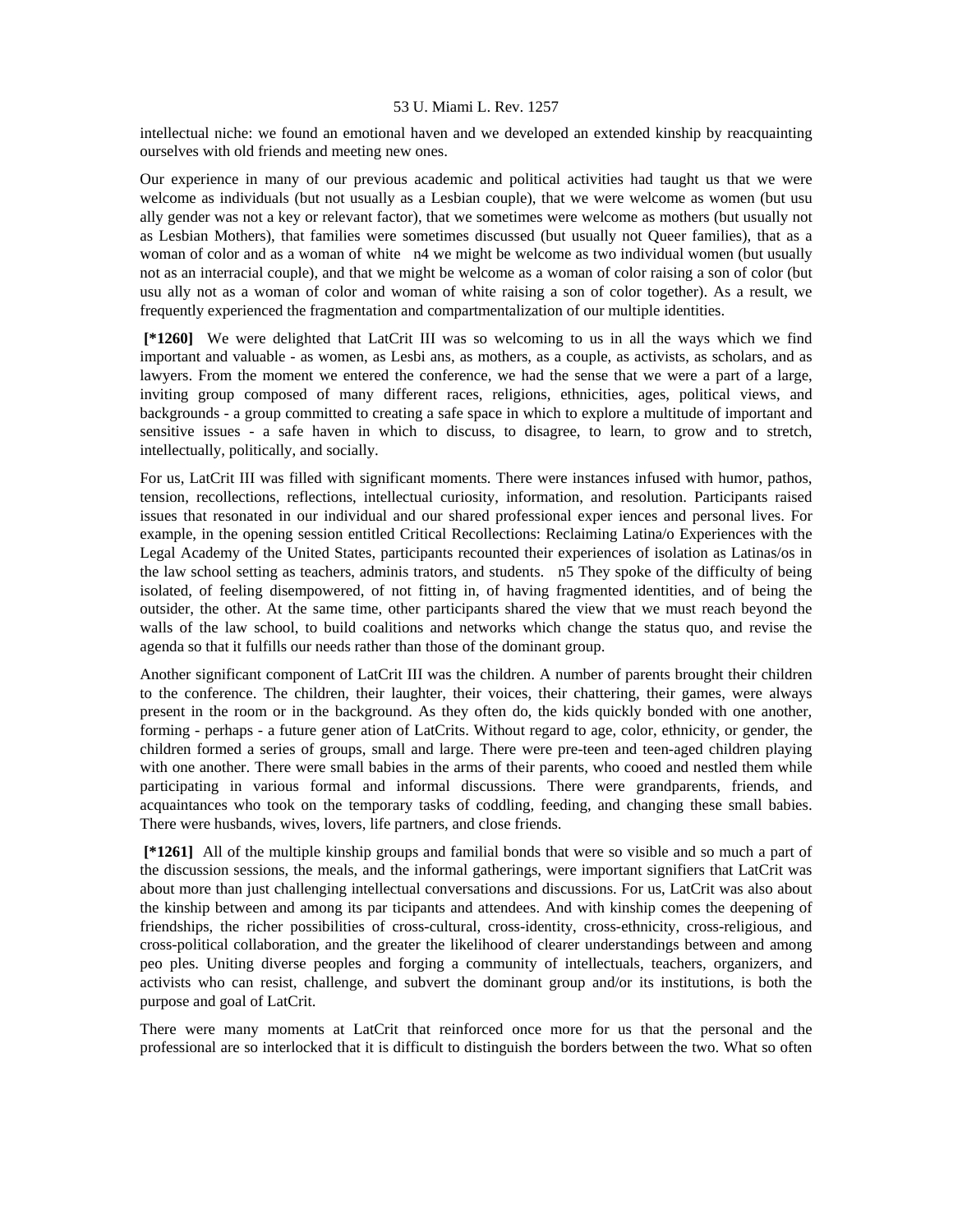hap pens to us and to others is that the personal and professional are bifur cated. We often split ourselves into two or more personas: the vocation becomes distinct and distant from the personal. Our lives as family members, members of an extended family, a kinship group, or a commu nity are disconnected from whatever we have chosen as our job. LatCrit III discussions frequently reminded us of the intertwined nature of our lives and work. We listened to Cecilia Espinosa speak of our friend Elvia Arriola and her absence from the conference because of the recent death of her mother. For many, Elvia's spirit was a strong, almost pal pable, presence throughout the conference. The theme of the intersec tions of woman, Latina, mother, daughter became evident as many participants and attendees referred to Latinas in the academy as mother less daughters. Without a mother or a mentor, Latinas often do not advance within the academic setting. The same may be said of Latinos, Asians, Queers, Indigenous and Native peoples, African Americans, and the Disabled. We also are aware that all Outsiders are often isolated and insulated, often feel powerless or disempowered.

Berta Hernandez-Truyol urged us to consider that "La Familia" best describes the identity of Latinas. The convergences of gender, sex uality, sexual orientation, language, and culture are transmitted through a patriarchal system where heterosexuality is the "norm," where Latina lesbians are viewed as the agents of Anglo culture and as cultural out laws, where gay Latino men are feminized, and where Catholicism is the last stronghold of "church-inspired" norms.

Another prominent them of LatCrit III involved language issues and the renewed conservative push to "cleanse" public schools and gov **[\*1262]** ernmental agencies of languages other than English. Propositions 187 and 209 in California were the focus of at least one panel discussion and many other spontaneous, informal conversations. Laura Padilla's description of the negative impact of such "popular" efforts to rid the dominant culture of the possibilities of other cultures reminded the two of us of the intertwined nature of oppression. The negative results of such language and cultural denial can be seen in the internalized oppres sion that causes one to turn upon one's self and upon one's racial and ethnic group. Such behavior encourages one to find fault, to criticize, to be divisive, to exclude, to generalize, and to attack members of one's own group. We see the effects of such negativity in the diminishing or erasing of culture and ethnicity, the emphasis of light over dark skin color, and the stereotyping of Latinos as lazy and/or docile.

As many speakers urged, such problems are not without solutions. Individuals and groups must make a concerted effort to deconstruct and dismantle narrow and negative stereotyping of Latinos, both on an indi vidual and collective basis, by examining and naming all of the "isms" that infuse and inform all societal institutions. Destructive views of self and others must be replaced by constructive, positive images and view points. In order to create permanent change, such reconstructive efforts must be sustained over time not for a three-day conference, not for a week, but for all time.

Conference participants also discussed solutions to the problems one experiences in academic settings such as a law school - feeling isolated from academia by virtue of being an Outsider, an Other. Celina Romany believes we can change the status quo and broaden our power base by seeking support from outside the law school and other academic environments. By using strategic knowledge, creating linkages, and building community, we can shift, revise, or change the dominant structure.

We look back on those three extraordinary days at LatCrit III and know that we returned home enriched by the strong bonds of friendship we renewed and/or created. We were tremendously encouraged and energized by the three days we spent in Miami. In part, it was the extraordinary people with whom we talked, ate, and laughed, while engaging in both serious intellectual discussions and social banter. In part, it was the powerful sense of kinship and community which we experienced because the planners and participants of LatCrit III created a safe space in which to talk about significant issues. In part, it was the very comforting feeling that here at LatCrit III, we had found a kinship group, an extended family filled with people who were willing to act as academic, intellectual parents; people who were brothers and sisters